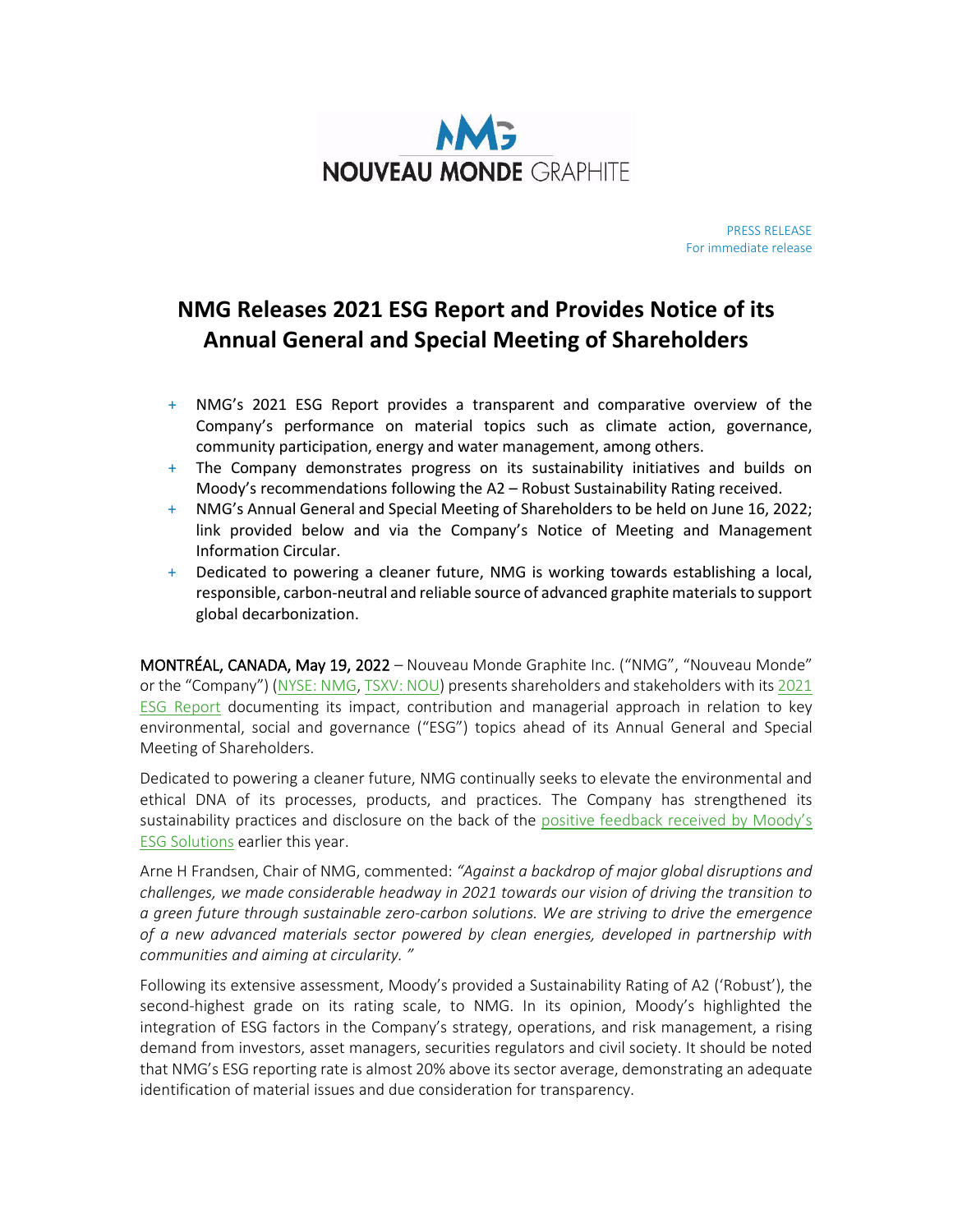In addition to its unwavering Zero-Harm Philosophy, NMG advanced its 2021-2023 Sustainability Action Plan, issued its [Climate Action Plan 2022-2030](https://nmg.com/climate-action-plan/) that maps its transition from carbon neutrality to Net Zero and reinforced its policies, structures and programs to align the Company with the best-in-class ESG practices. Through its 2021 ESG Report, NMG has also set targets to improve its ownership and stewardship of material issues such as diversity and inclusion, environmental management, Indigenous partnership, biodiversity and responsibility towards its supply chain.

Eric Desaulniers, Founder, President, and CEO of NMG, added: *"With our sight on the next phase of our development, we have set targets to continuously enhance our performance and leadership. There are exciting milestones ahead for NMG with the upcoming commissioning of our Phase-1 coating unit, completing our integrated 2,000 tpa anode material production line, and the release of our updated feasibility study for our ore-to-battery-material Phase-2 operations. I am confident in the team we have assembled to lead this next phase of our growth, with an uncompromising focus on safety, discipline, and efficiency to meet the market's demand for responsibly-extracted, environmentally-transformed, and fully traceable battery materials."* 

NMG's disclosure is aligned with the United Nations' Sustainable Development Goals (SDGs), the Global Reporting Initiative ("GRI"), the SASB Standards for the Metals & Mining sector, and the UN Global Compact. The Company acknowledges the recommendations of the Task Force on Climate-Related Financial Disclosures (TCFD) and intends to gradually implement that framework into its reporting, along with the to-be-published GRI Sector Standard for Mining and the Mining Association of Canada's Towards Sustainable Mining initiative. NMG also monitors the work of the International Sustainability Standards Board, the Canadian Securities Administrators and the Securities Exchange Commission on upcoming climate-related disclosure requirements.

# Annual General and Special Meeting of Shareholders

NMG will hold its Annual General and Special Meeting of Shareholders on Thursday, June 16, 2022, at 11 a.m. (Eastern Time) via live webcast online at [https://web.lumiagm.com/447507053.](https://web.lumiagm.com/447507053)  Shareholders can also attend the session in person at 600 Forex Road, Saint-Michel-des-Saints, Québec, JOK 3B0; confirmation of attendance is required a[t info@nmg.com.](mailto:info@nmg.com)

Items on the agenda include (a) the presentation of the Company's consolidated audited financial statements for the fiscal years ended December 31, 2021 and 2020 and the independent auditor's report thereon; (b) the election of directors named in the management information circular; (c) the appointment of the external auditor; and (d) the ratification of the Company's stock option plan.

The meeting will be complemented with a corporate presentation by President and CEO Eric Desaulniers providing an update on the Company's key projects, commercial engagement and growth plan.

Shareholders entitled to vote at the meeting will be those who are shareholders as at the close of business on the record date, being May 2, 2022. Electronic copies of the notice of meeting, the management information circular, the proxy form, the voting instruction form and the financial statements may be found on the Company's SEDAR and EDGAR profile, NMG's website and at [www.meetingdocuments.com/TSXT/NOU.](http://www.meetingdocuments.com/TSXT/NOU) The Company's [financial reports,](https://nmg.com/financial-reports/) [2021 Annual Report](https://nmg.com/wp-content/uploads/2022/03/NMG-2021-Annual-Report.pdf) and [2021 ESG Report](https://nmg.com/wp-content/uploads/2022/05/NMG-2021-ESG-Report.pdf) are also posted online via SEDAR and EDGAR for ease of consultation.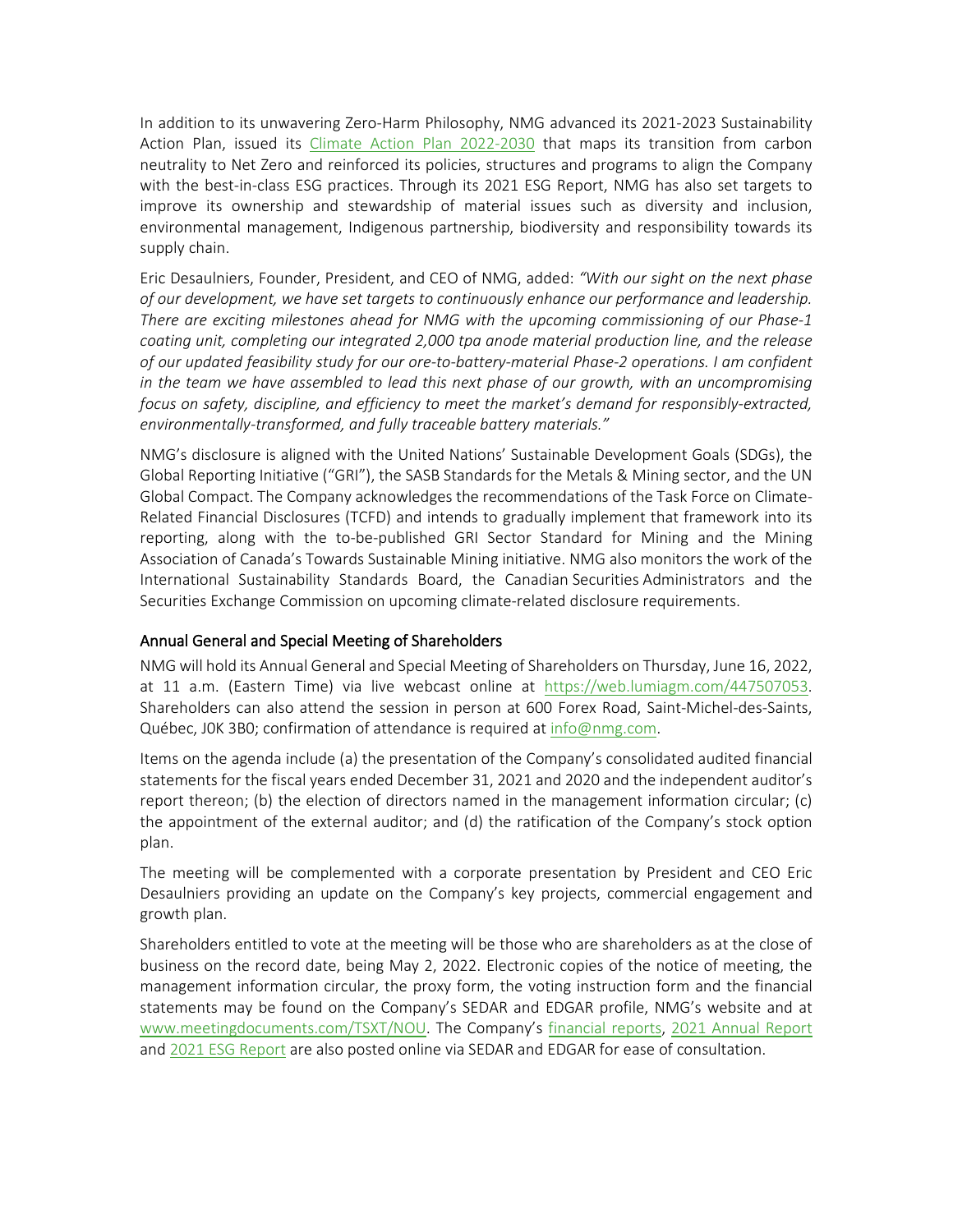## About Nouveau Monde Graphite

NMG is striving to become a key contributor to the sustainable energy revolution. The Company is working towards developing a fully integrated source of carbon-neutral battery anode material in Québec, Canada for the growing lithium-ion and fuel cell markets. With low-cost operations and enviable ESG standards, NMG aspires to become a strategic supplier to the world's leading battery and automobile manufacturers, providing high-performing and reliable advanced materials while promoting sustainability and supply chain traceability. [www.NMG.com](http://www.nmg.com/) 

| <b>Contact</b>                   |                              |
|----------------------------------|------------------------------|
| <b>MEDIA</b>                     | <b>INVESTORS</b>             |
| Julie Paquet                     | Marc Jasmin                  |
| VP Communications & ESG Strategy | Director, Investor Relations |
| +1-450-757-8905 #140             | +1-450-757-8905 #993         |
| jpaquet@nmg.com                  | mjasmin@nmg.com              |

#### Subscribe to our news feed: [https://NMG.com/investors/#news](https://nmg.com/investors/#news)

#### Cautionary Note Regarding Forward-Looking Information

*All statements, other than statements of historical fact, contained in this press release including, but not limited to those describing the Company's intended production of carbon-neutral advanced graphite materials, the Company's ESG goals, aspirations and commitments, including the Company's aim at circularity and its intended transition from carbon neutrality to Net Zero, the Company's initiatives outlined in the ESG Report and the achievement of the targets described therein, the deployment of the Sustainability Action Plan and the Climate Action Plan, the Company's commitment to our Zero-Harm philosophy, the Company's development plans, the timeline and progress of the initiatives described in this press release, , the intended*  results of the initiatives described in this press release, and those statements which are discussed under the *"About Nouveau Monde Graphite" paragraph and elsewhere in the press release which essentially describe the Company's outlook and objectives, constitute "forward-looking information" or "forward-looking statements" (collectively, "forward-looking statements") within the meaning of Canadian and United States securities laws, and are based on expectations, estimates and projections as of the time of this press release.*  Forward-looking statements are necessarily based upon a number of estimates and assumptions that, while *considered reasonable by the Company as of the time of such statements, are inherently subject to significant business, economic and competitive uncertainties and contingencies. These estimates and assumptions may prove to be incorrect. Moreover, these forward-looking statements were based upon various underlying*  factors and assumptions, including the current technological trends, the business relationship between the *Company and its stakeholders, the ability to operate in a safe and effective manner, the timely delivery and installation of the equipment supporting the production, the Company's business prospects and opportunities and estimates of the operational performance of the equipment, and are not guarantees of future performance.* 

*Forward-looking statements are subject to known or unknown risks and uncertainties that may cause actual*  results to differ materially from those anticipated or implied in the forward-looking statements. Risk factors *that could cause actual results or events to differ materially from current expectations include, among others, delays in the scheduled delivery times of the equipment, the ability of the Company to successfully implement*  its strategic initiatives and whether such strategic initiatives will yield the expected benefits, the availability *of financing or financing on favorable terms for the Company, the dependence on commodity prices, the impact of inflation on costs, the risks of obtaining the necessary permits, the operating performance of the Company's assets and businesses, competitive factors in the graphite mining and production industry, changes in laws and regulations affecting the Company's businesses, political and social acceptability risk, environmental regulation risk, currency and exchange rate risk, technological developments, the impacts of*